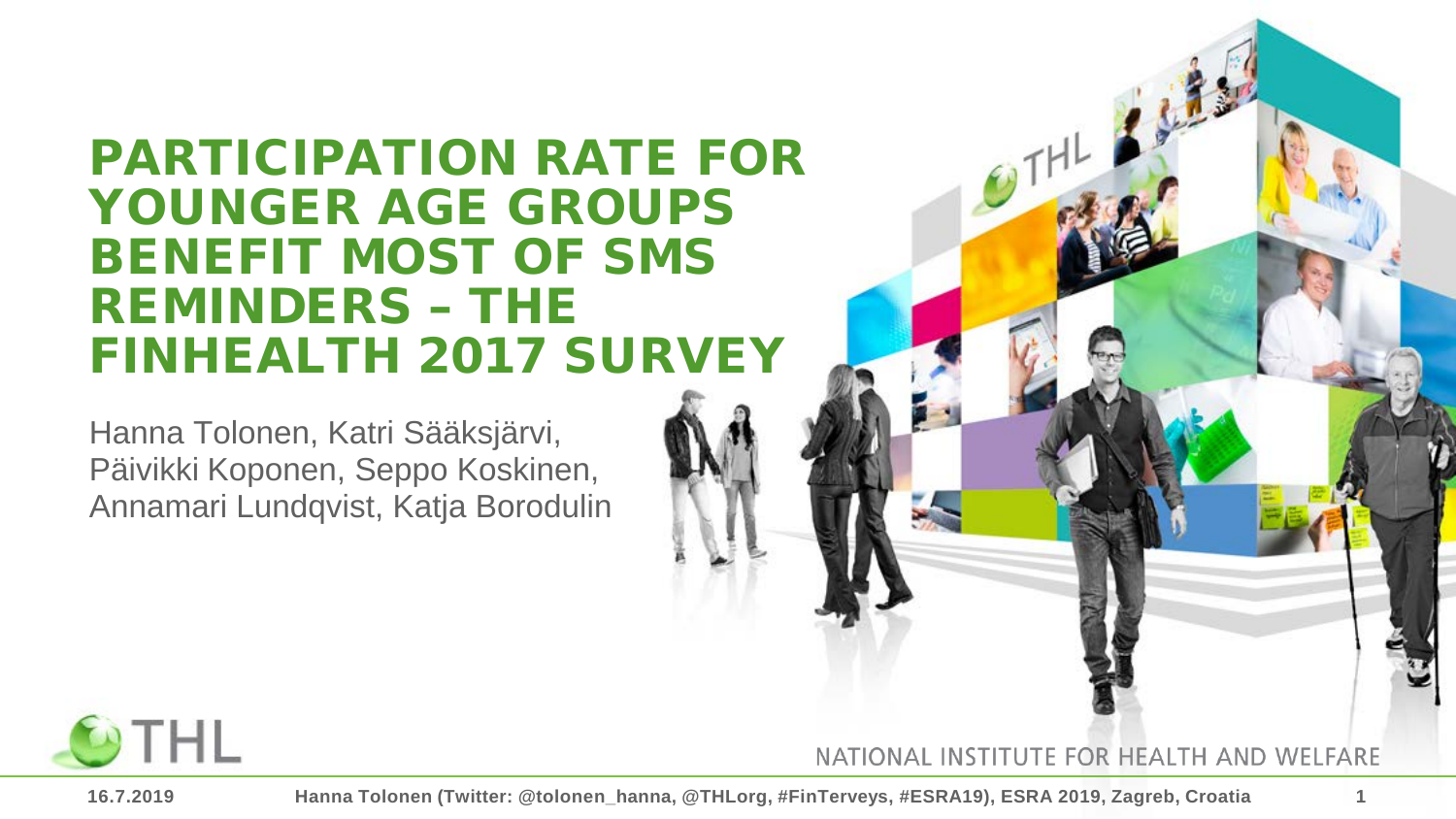#### BACKGROUND – TRENDS IN PARTICIPATION RATES IN FINLAND

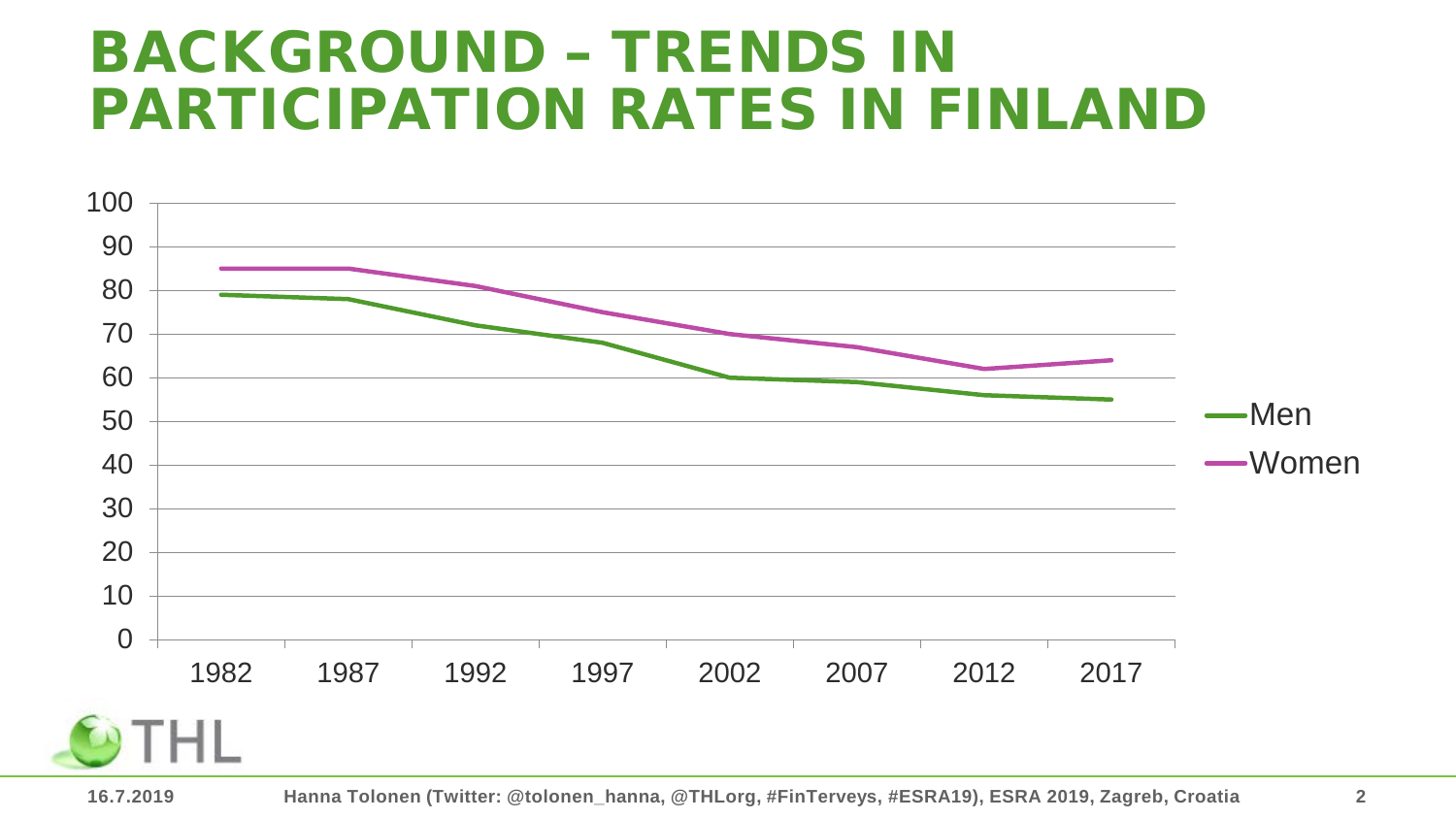#### METHODS

- Data from the FinHealth 2017 survey
	- Sampling frame: National population register
	- Nationally representative sample size: 11.965
	- Age group: 18+ men and women
	- Multi-staged stratified sample
- Data collection methods
	- Self-administered questionnaires
	- Physical examination
	- Collection of biological samples

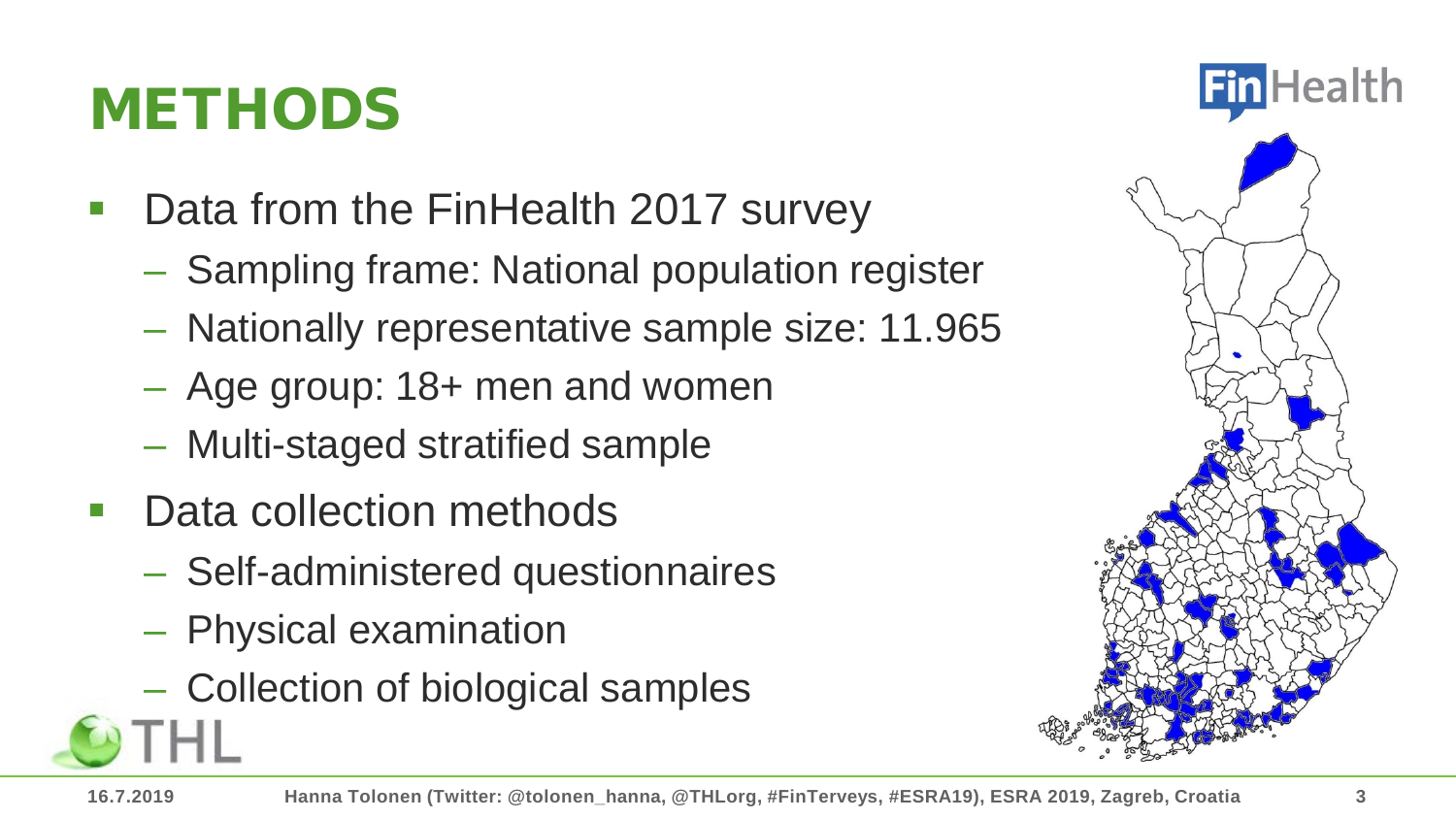#### METHODS – RECRUITMENT PROCESS



**16.7.2019 Hanna Tolonen (Twitter: @tolonen\_hanna, @THLorg, #FinTerveys, #ESRA19), ESRA 2019, Zagreb, Croatia 4**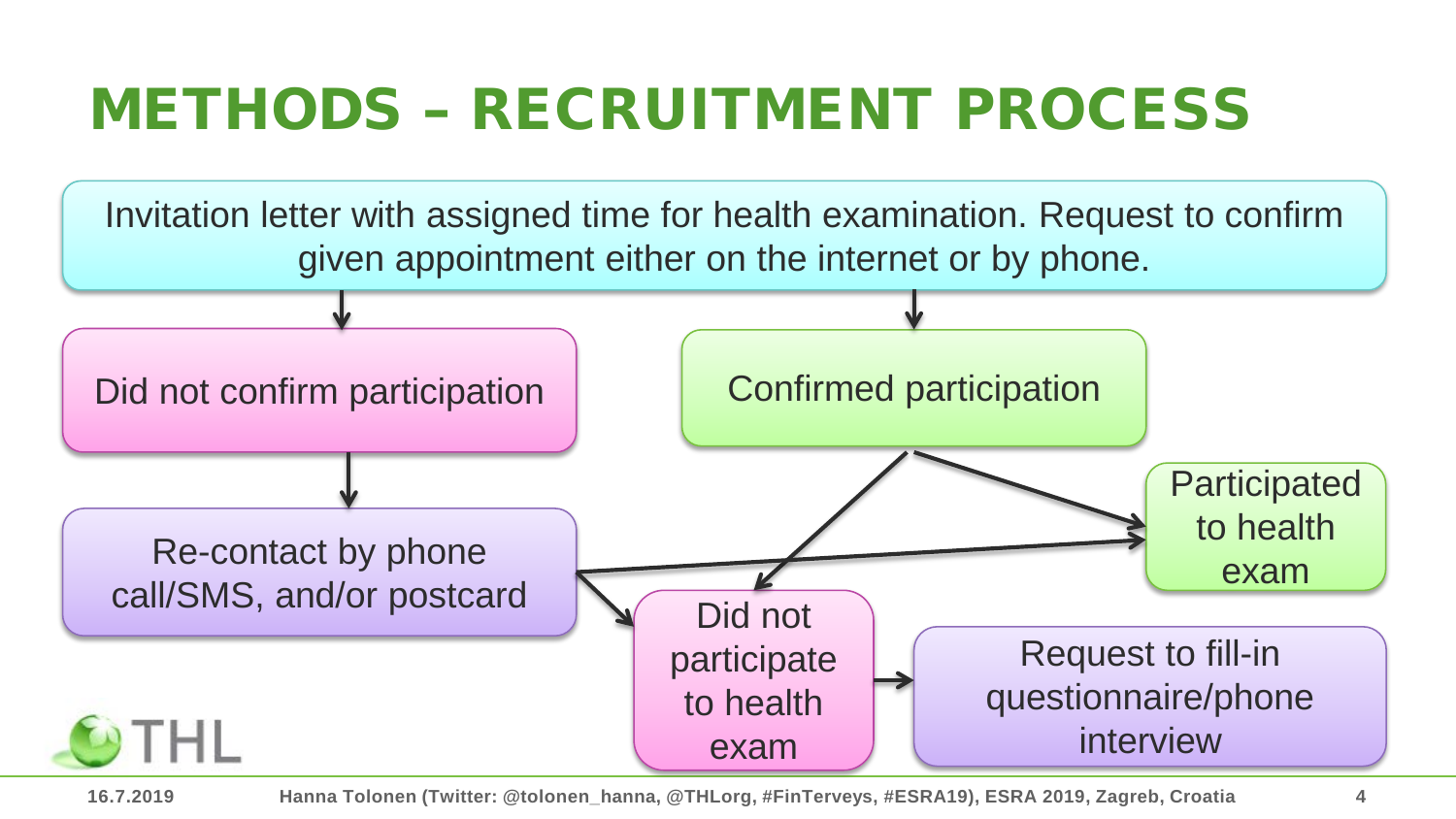#### RESULTS

- 58% participated to the health examination
	- 43% of participants (28% of the entire eligible sample) confirmed their pre-assigned appointment or changed it without reminder
- 8% returned only the mailed survey questionnaire or participated to a short telephone interview
- 34% did not participate at all

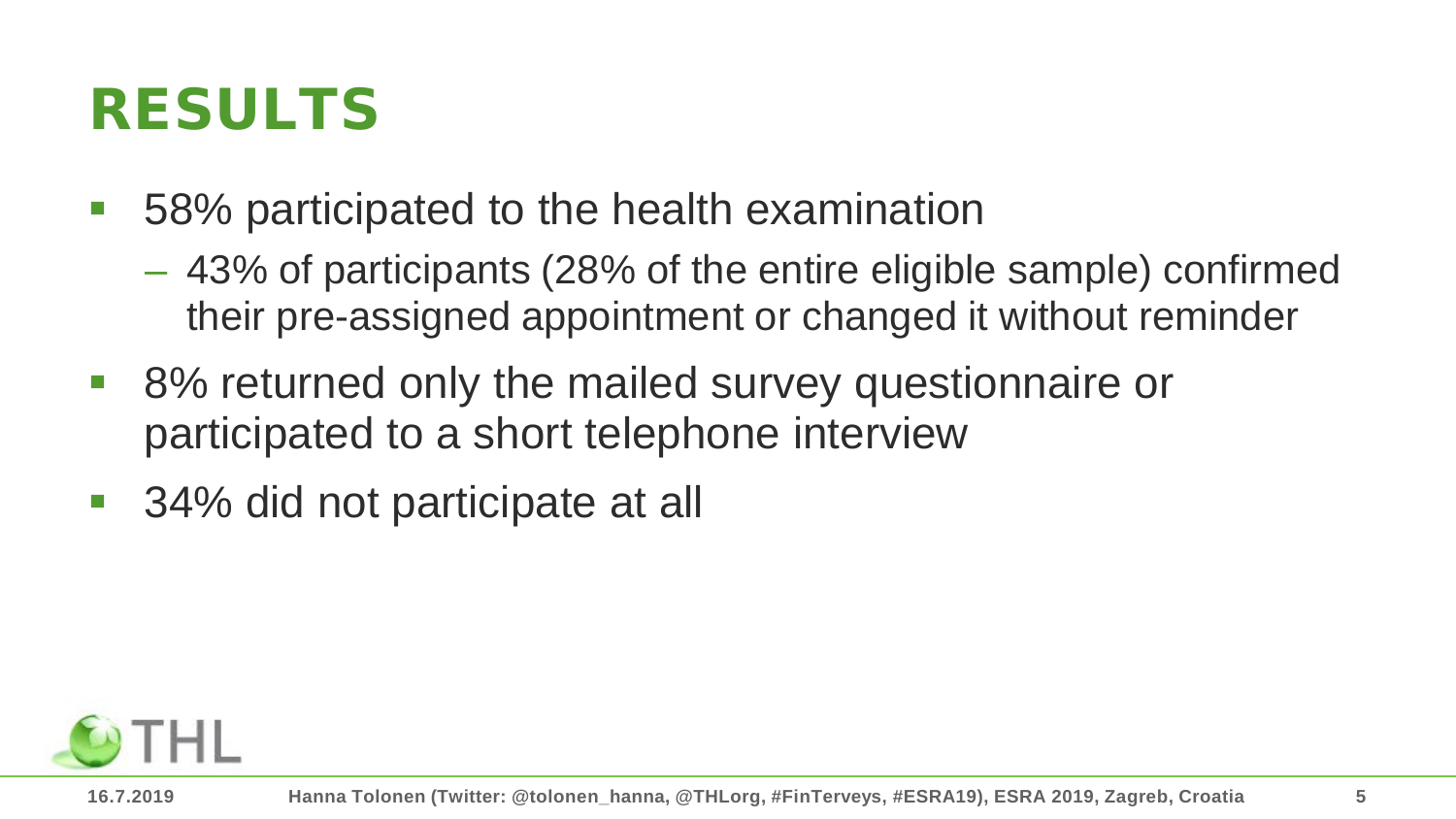#### RESULTS – PARTICIPATION STATUS



- **Proactively particiated in** health examination
- Participated in health examination after recontact
- Returned only the questionnaire
- Did not participate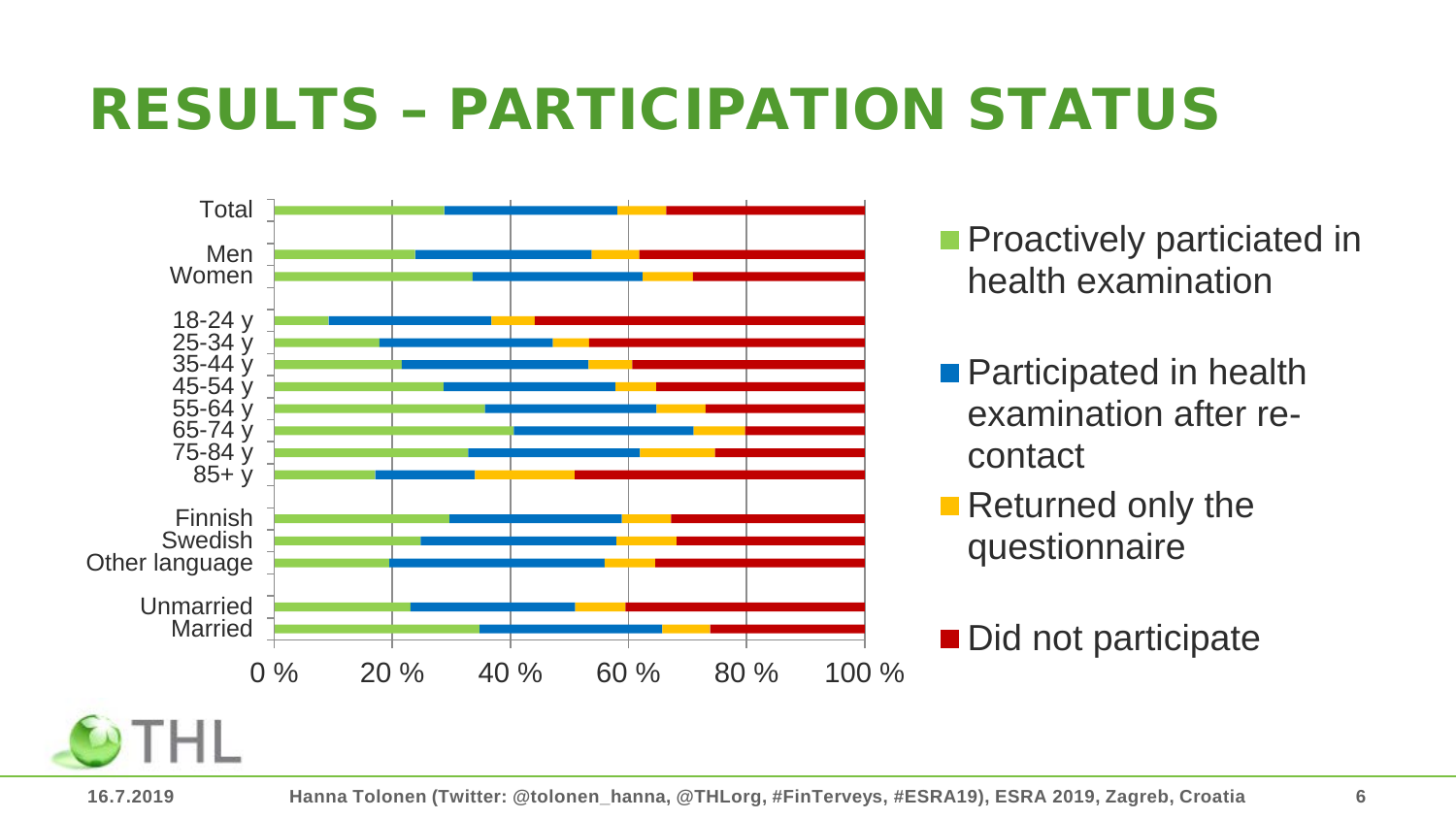## RESULTS – RE-CONTACTS

- **Mobile phone numbers were available for about 60% of** eligible sample
- 97% of those who did not confirm or change their preassigned appointment time were re-contacted:
	- 57% by phone call or SMS
	- 27% by postcard
	- 16% with both phone call/SMS and a postcard
- 42% of re-contacted persons participated to the health examination

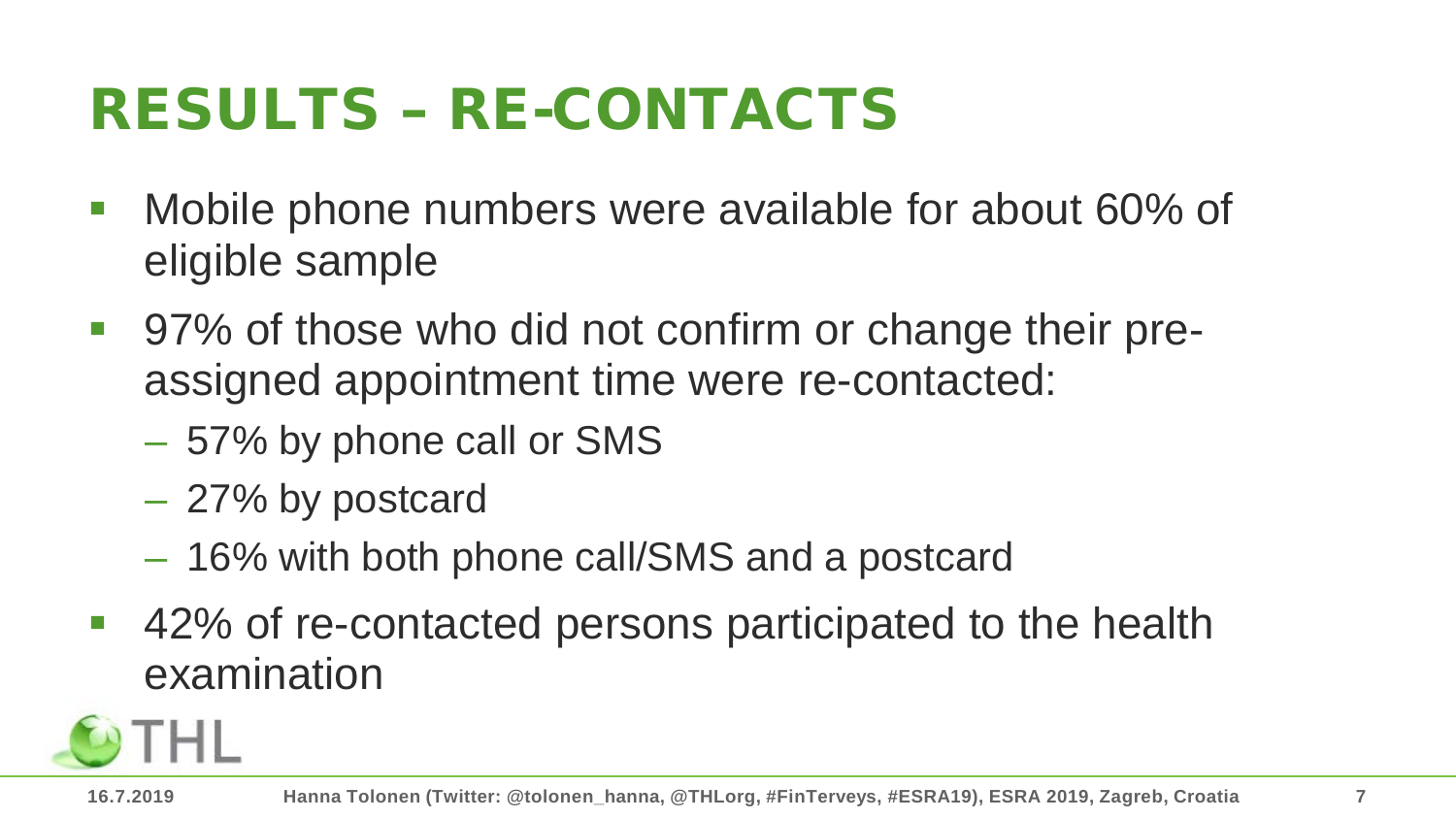## RESULTS – EFFECTIVE REMINDERS

- **Reminders were most effective among those who are usually** difficult to recruit.
- **Participation rates to the health examinations increase with** reminder
	- $-$  In men from 24% to 54%, and in women from 34% to 62%
	- Among 18-25 years old from 9% to 37%, and 25-34 years old from 18% to 47%
	- Persons speaking some other language than Finnish or Swedish as their mother tongue from 19% to 56%

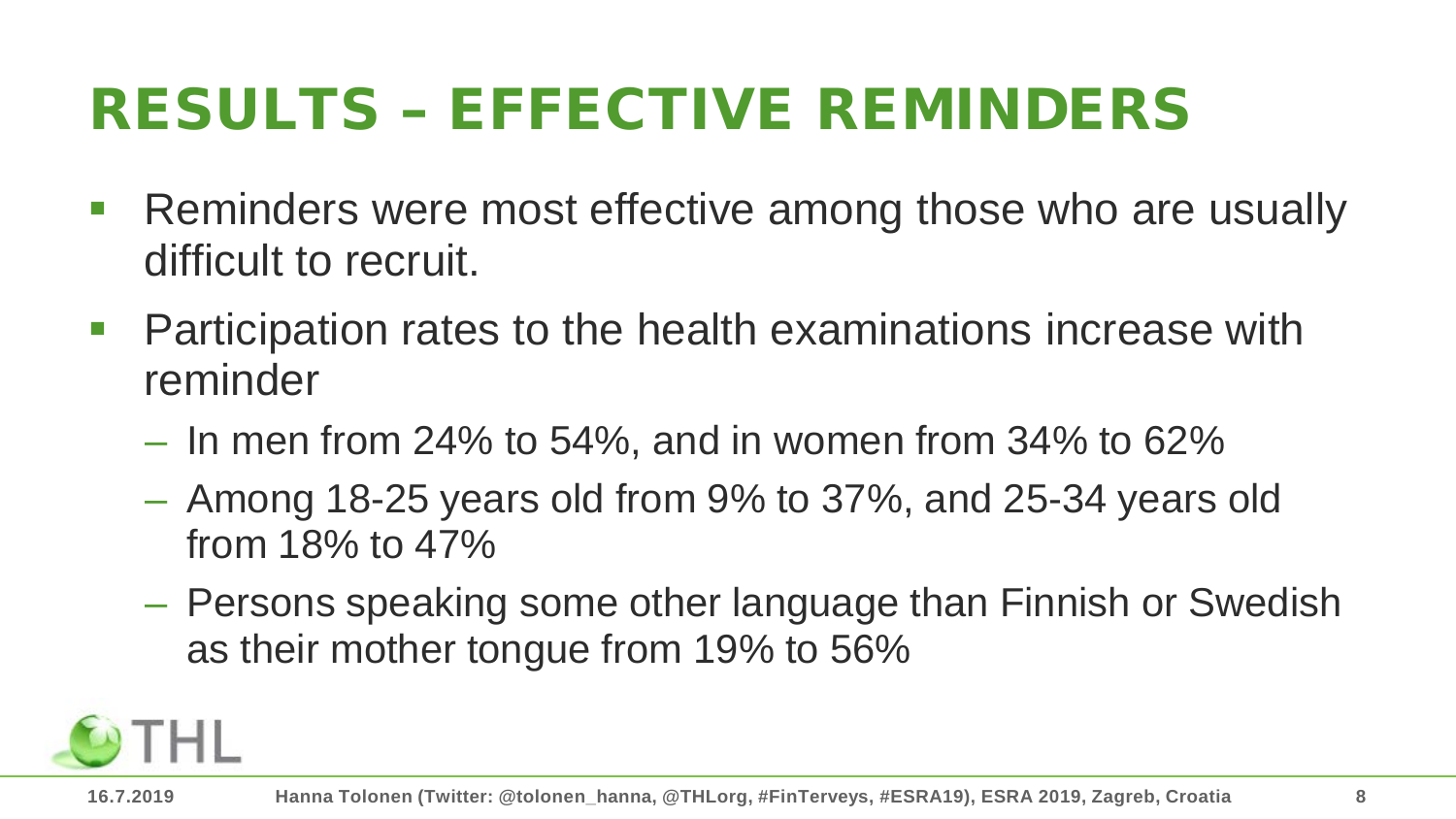#### CONCLUSIONS

- Additional contacts to remind and motivate participation seem to be beneficial for increasing of participation rate
- Targeted recruitment strategies for different population groups would be needed
- Resources (time and money) required for reminders and personal re-contacts need to be included already when planning the survey